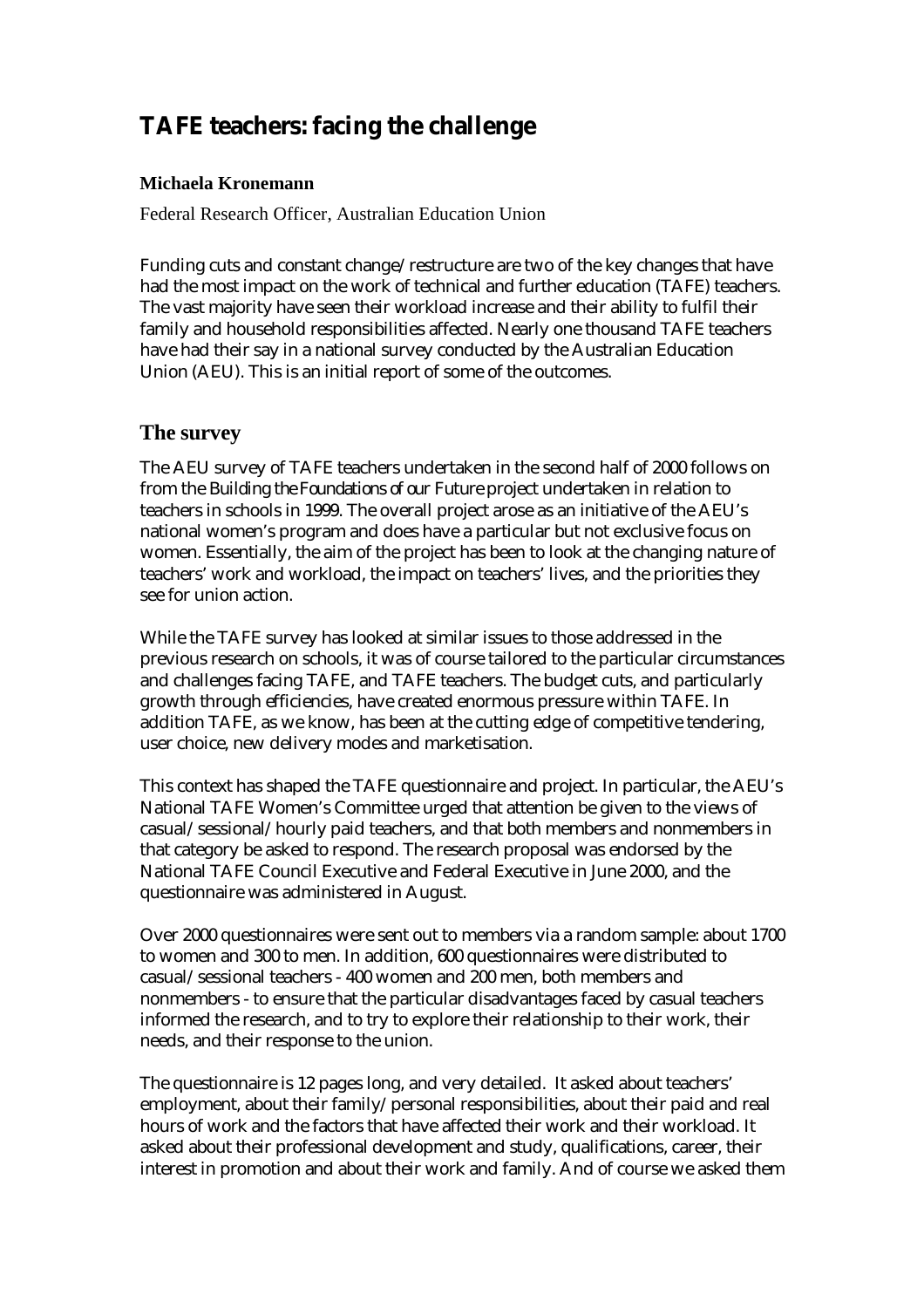about their involvement in the union, their priorities and suggestions for union action. For the casual nonmembers, we asked why they chose not to be members, and what the union could do that would encourage them to join.

In total, just over 940 teachers responded in time to be included in the analysis. This is an overall response rate of 35.5%, which is very good. For members in the random sample it was 37%, while for the subgroup of 600 casual/sessional teachers, it was 30%.

# **Who are TAFE teachers?**

The average age of TAFE teachers is 47.4. Eight percent (80%) have a spouse/partner and more than 80% have children, with about half having children under 18. A far greater proportion of women than men say they are the prime caregiver for dependent children, and a far higher proportion of men say their partner works part time or does not have a paid job.

In addition, one in five teachers have caring responsibilities for aged family members. Over a quarter of these partners are other teachers - a problem when you consider the impact that current workloads have on teachers' family lives.

Our survey also confirms that women are more likely to be on fixed term contracts/temporary and or casual/sessional/hourly rates.

## **Workload**

There are some complexities in looking at hours of work, because of interstate differences describing total paid hours or attendance time requirements. But on average, full-time teachers are working 43.8 hours a week. This is an average of 7 hours unpaid overtime a week, although the spread is obviously pretty wide, with 57% working more than 40 hours a week and 34% working more than 45 hours a week. Without getting into the intricacies of the calculations, this unpaid overtime done by full-time teachers would be roughly equivalent to 2160 additional effective full-time teachers.



Teachers who work part time or irregular hours are doing an average of 7.7 hours unpaid overtime each week. It is difficult to give more than a rough estimate, but when you take into account the range of hours that people might be working, the unpaid work done by teachers who are working less than full time could well be equivalent to something like another 4600 effective full-time teachers.

# **Activities adding extra workload**

Teachers were asked to rank the activities that led them to work more than their official hours. Preparation, administration, correction/assessment, special responsibilities like coordination and meetings are the most dominant factors in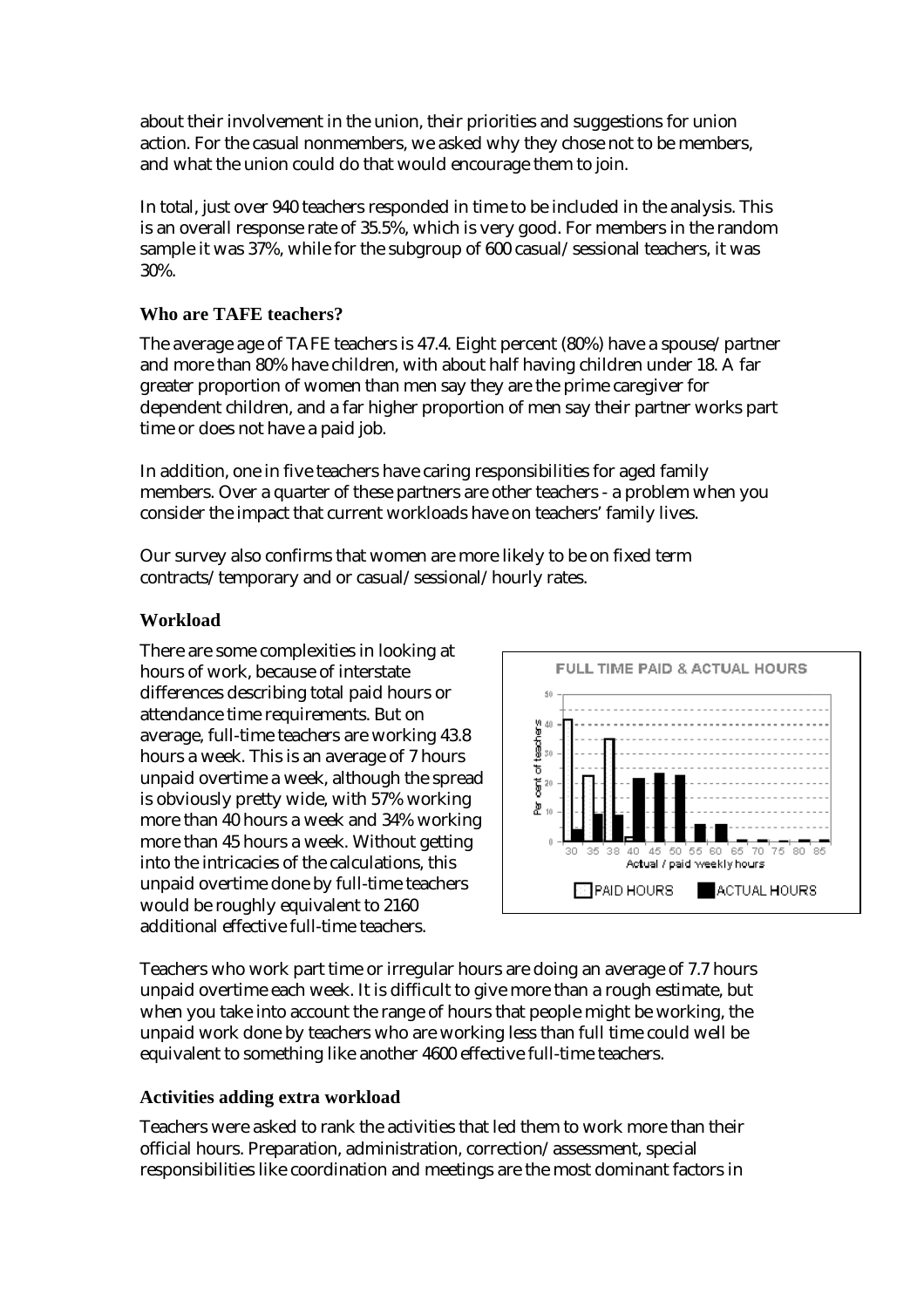increasing workload. There were some interesting differences in the responses of men and women. For example, more women ranked student welfare in their top five factors (23.7% compared to 13.6%), while more men ranked industry and community liaison in their top five (21.3% compared to 11.6%). But the overall similarities are far greater than the differences.

| $\frac{6}{6}$ |  |
|---------------|--|
| 63.0          |  |
| 53.2          |  |
| 51.5          |  |
| 35.7          |  |
| 30.7          |  |
| 24.6          |  |
| 21.4          |  |
| 17.6          |  |
| 16.2          |  |
| 15.8          |  |
| 14.2          |  |
| 13.8          |  |
| 12.0          |  |
|               |  |

### **Top five factors in workload**

# **Changes that have had the most impact on work**

Over half of teachers listed the funding cuts as one of the five changes that has had the most impact on their work, and nearly half listed the constant change and restructure. Other factors most often listed include reporting and accountability requirements, the cuts to teaching staff, the changes in delivery modes and curriculum, and the reduced job security/greater casualisation. There were some relatively minor differences between women and men, but the overall picture is very clear across all teachers.

#### **Five changes impacting most on work**

| <b>Most frequently cited changes</b>       | %    |  |
|--------------------------------------------|------|--|
| <b>TAFE</b> funding cuts                   | 53.1 |  |
| Constant change/restructure                | 45.1 |  |
| Reporting and accountability requirements  | 39.2 |  |
| Cuts to teaching staff                     | 35.8 |  |
| Changes in delivery modes                  | 33.0 |  |
| Curriculum changes                         | 32.7 |  |
| Reduced job security/greater casualisation | 31.6 |  |
| <b>Training packages</b>                   | 31.5 |  |
| Cuts to support staff                      | 26.9 |  |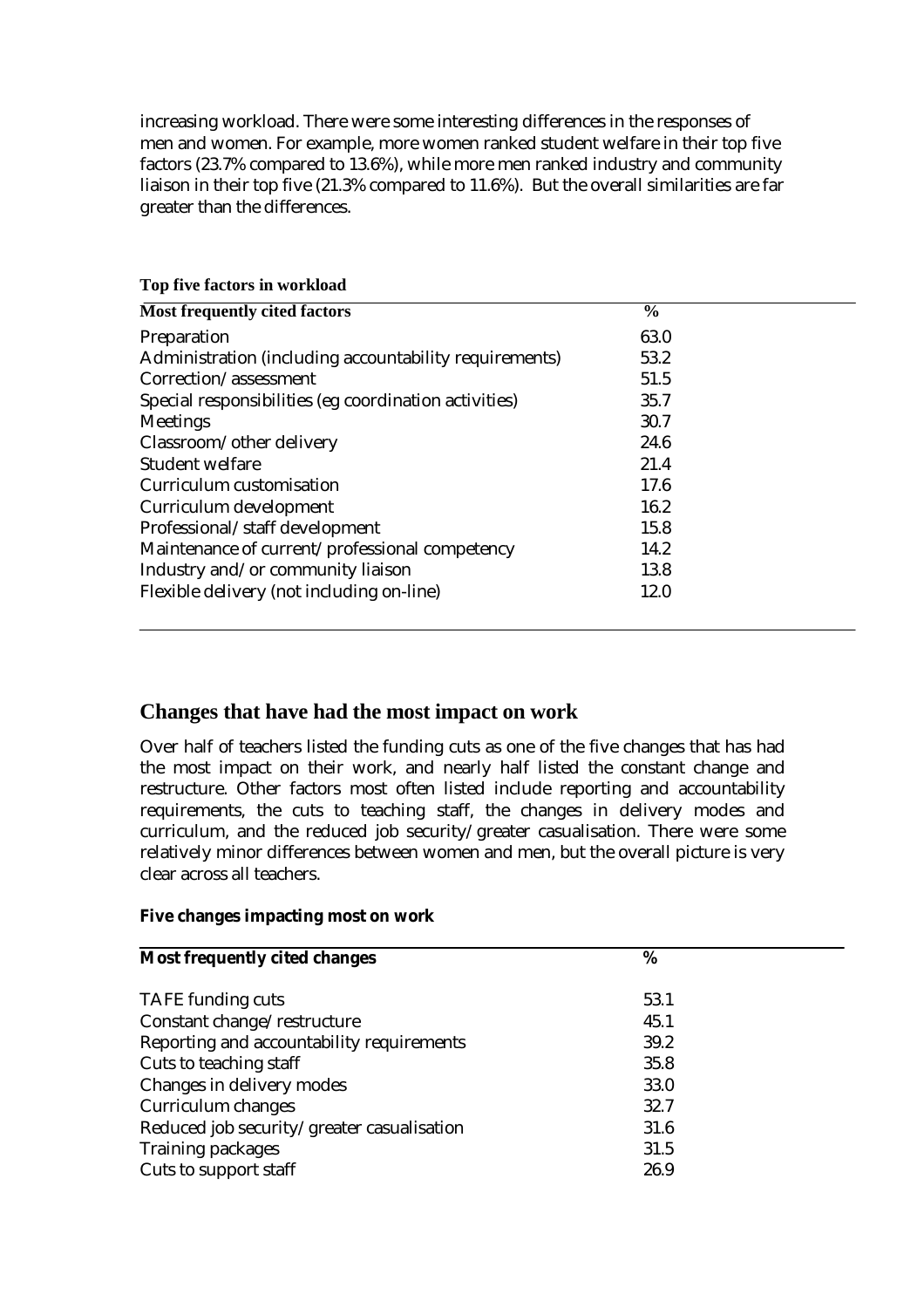| Technological change              | 21.2 |
|-----------------------------------|------|
| Changing student clientele        | 19.3 |
| Workplace training and assessment | 18.0 |

#### **Impact of the changes on work and life**

The changes that teachers have experienced have had a significant impact on how they see their work and their professional interactions. In total, 86% say their workload has increased or significantly increased, and about the same number state that stress at work has increased or significantly increased.

More than two thirds (68%) say their ability to maintain professional standards/ provide quality education has been eroded. While nearly 44% say that their ability to maintain and update their technical skills has increased, about 30% say it has decreased. In addition, 61% say that professional interaction between staff has been eroded, and half say that their relations/interactions with students have been eroded. Teachers themselves, in other words, are expressing concerns about the quality of teaching and learning that can be provided in the current environment.



In total, 56% of TAFE teachers also said that their family life had been eroded as a result of the changes in their work. An even higher proportion (69%) said that their work responsibilities impact on their capacity to fulfil their family/household responsibilities.

> I have to try and juggle long hours at work. Work for work at home teaching preparation - I don't get time to do this at work and this is very stressful. My family gets sick of the workload, they do not understand why it has to be this way. (NSW female, ongoing)

> Arrive home exhausted, quick meals, often back into work on computer in evenings. I can never get on top of workload. Started leaving at 7.00am to get into work earlier (didn't see family pre-work). Later I started going on in weekends - only way to get on top of things - especially with training course I ran in business sector. I had no support staff to help with materials preparation, resources etc. Constantly stressed. Saw less (much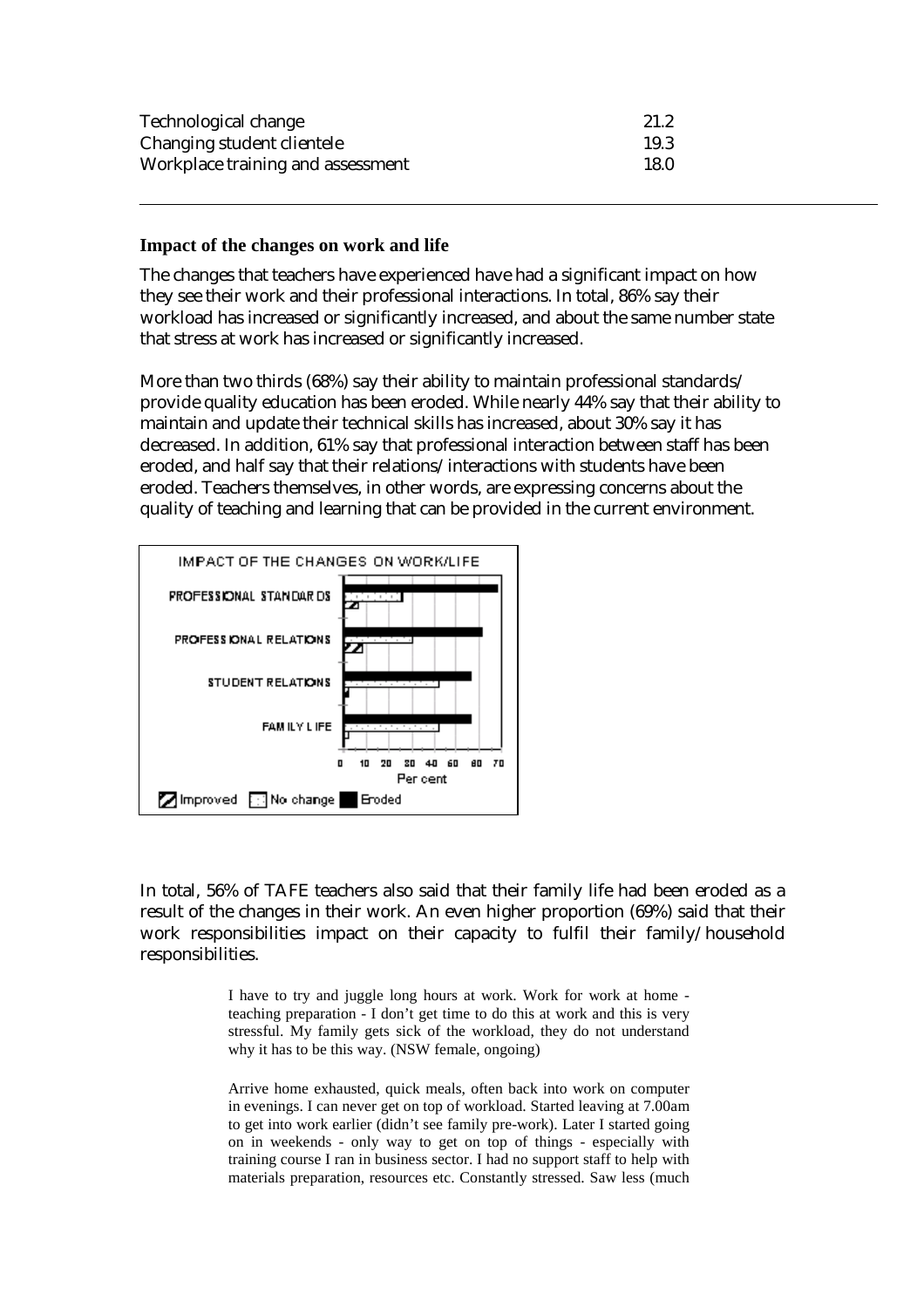less) of wider family. Excessive workload resulted in humourless, exhausted me - took stress home. Everyone suffered. (Victorian female, ongoing)



Work can particularly be long and irregular hours. Difficult to plan care of child. Stress of job, insecurity effects relationships. Constant need to increase and learn skills erodes time available to spend with my wife. (WA male, temporary/fixed term)

#### **Part time and casual/sessional/hourly paid teachers**

85% of the part time and casual/hourly paid teachers who responded get their main income from TAFE, and 45% of them would like to increase their hours or work full time. In their struggle to make ends meet in precarious employment, 53% of all part time and casual teachers are doing other jobs as well - 23% of these work in other TAFEs, 37% in industry, 11% in higher education, and 5% in schools and nearly 40% in other work.

As one male casual teacher from NSW said:

No predictability of work schedules - amount, times, days, income. Must take other work to provide other income which produces clashes in time and often extended work hours, weekends. Impossible to plan/co-ordinate workplace arrangements. No provision of facilities (storage/working space/computer) at TAFE so home space is used for work office purposes. Difficult to juggle work when needed - 16 weeks of no TAFE income: hard to supplement unless flexible work arrangements can be sought elsewhere - no social security support available during these periods so my TAFE income is limited to 8 months of the year. Try it, not easy.

#### **Reasons for joining the union**

80% of teachers listed protection of employment/industrial conditions in their top five reasons. The next two reasons most frequently mentioned were promoting and upholding the profession of teachers (65%), and solidarity/ideological/personal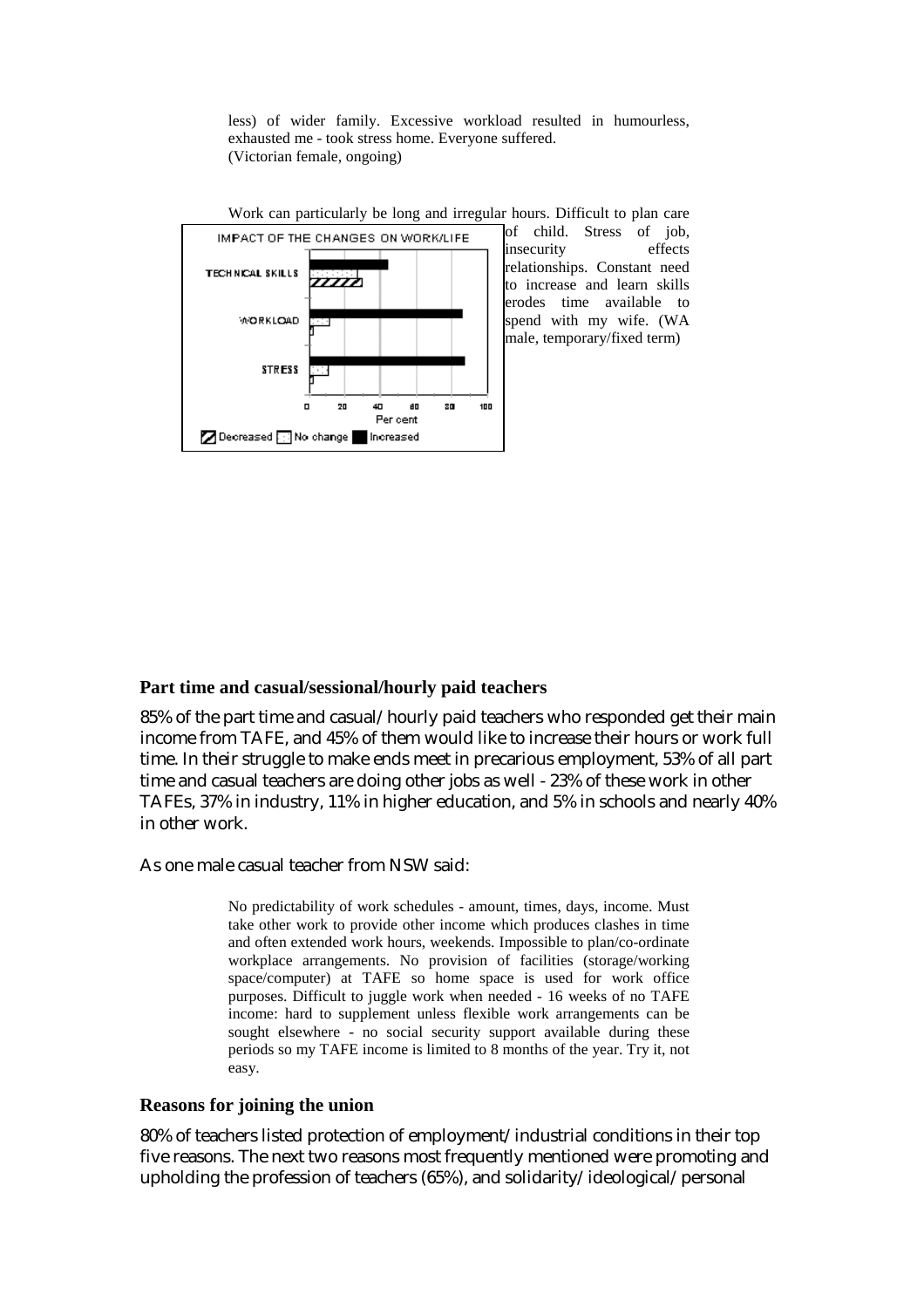commitment (54%). Collective bargaining power followed at 52.7%, and promoting/protecting public education followed closely behind at 51.5%. Nearly half (48.1%) also listed legal protection. It is important to recognise that union members see the union's role not only as protecting their conditions, but as being the professional voice of teachers and an advocate for public education.

All teachers, irrespective of whether they were permanent/ongoing, fixed term/temporary, or casual/sessional, listed the protection of conditions most frequently, followed by promoting and upholding the profession of teachers. However, casual/sessional teachers listed promoting/protecting public education and legal protection more highly, and collective bargaining lower, than did other teachers. This perhaps reflects the current despair felt by many casual/sessional teachers about their employment mode and conditions and their recognition that promoting and protecting public education is vital to change. Given the precariousness of their employment, they may also feel a greater need of legal protection.

### **Priorities for the union**

Teachers were asked to rank union priorities in relation to TAFE, and their answers indicate the varied roles that the union plays on behalf of members, collectively and individually. Restoring a viable quality TAFE system was in the top five priorities of three out of four teachers. Somewhat over half listed security of employment and better conditions. A fraction under half listed providing a professional voice. Protection of individuals was the priority cited most frequently after those four.

| <b>Most frequently cited priorities</b> | %    |  |
|-----------------------------------------|------|--|
| Restoring viable quality TAFE system    | 73.4 |  |
| Security of employment                  | 53.9 |  |
| <b>Better conditions</b>                | 52.7 |  |
| Providing a professional voice          | 49.1 |  |
| Protection for individuals              | 47.8 |  |
| Higher salary                           | 34.4 |  |
| Advocacy for public education           | 32.1 |  |
| Reduced workload                        | 26.4 |  |
| Professional/staff development          | 24.7 |  |
| Education policy in general             | 21.9 |  |
| Promotion opportunities                 | 7.2  |  |
| Other                                   | 3.0  |  |

### **Top five priorities for the union**

If teachers identified better conditions as a priority for the union, they were asked to nominate the three particular improvements that they would most like to see. Half of all responses included general and specific claims for maintenance of - or, more often - improvements in the conditions of work.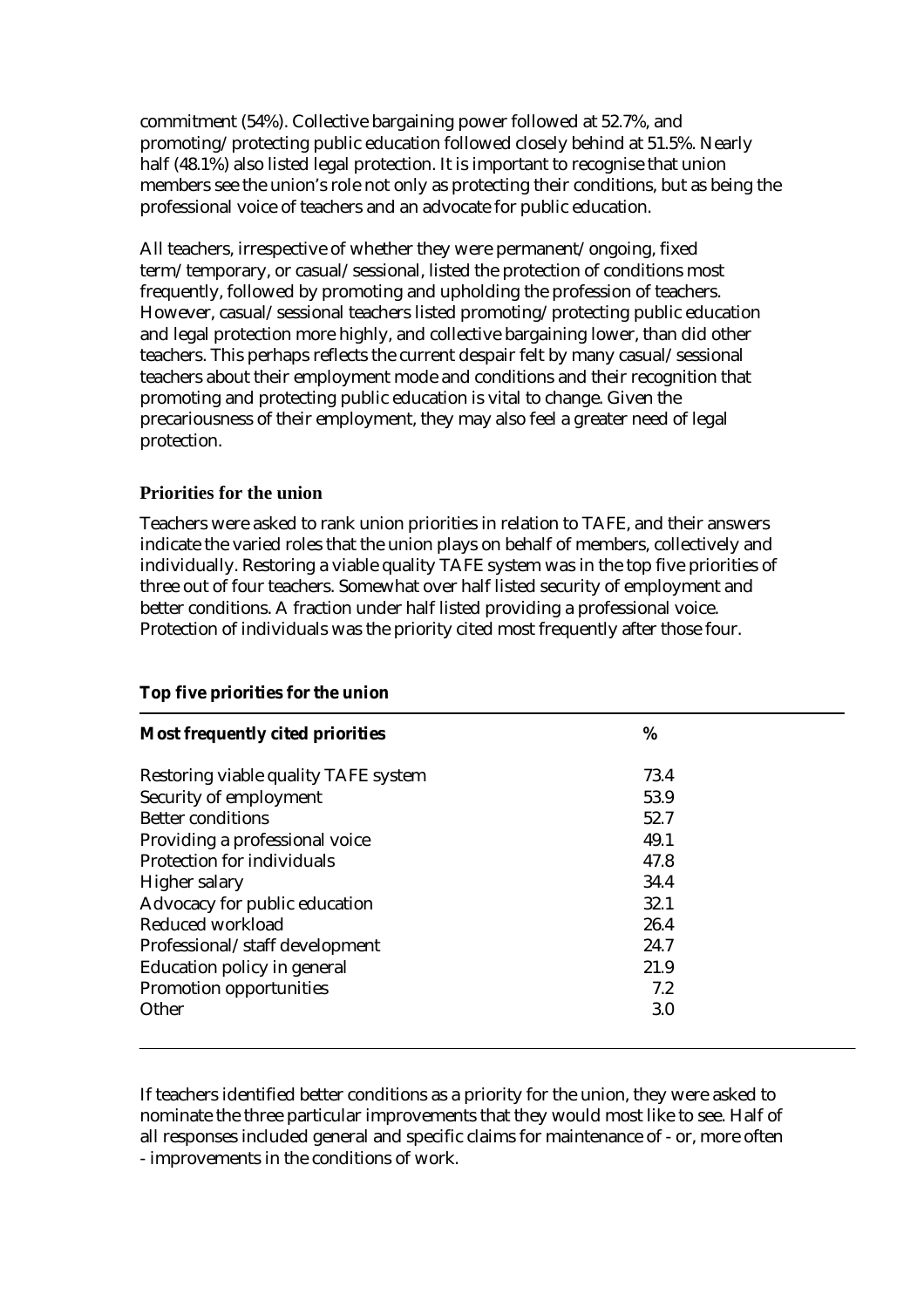There was a recognition that teachers' work has changed, and that this needs to be addressed in the way in which teachers' work arrangements are structured and controlled.

> $Contexts = teaching hours etc.$  is an antiquated system. Does not reflect issues such as travel, up front assessments, workplace training, on line delivery etc. (Victorian female, ongoing)

The need to address the conditions of casual and part-time teachers features in responses from both ongoing teachers and, more particularly, part-time and casual/sessional teachers. Many teachers spoke of the need to give temporary teachers access to permanency and thus equivalent conditions to ongoing teachers. Job security was in itself a major issue, with one quarter of all respondents mentioning the need for greater job security, including nearly half of all the temporary/casual teachers. The most frequently mentioned issue in relation to part time or casual conditions would undoubtedly have been the need to provide pro rata leave and related benefits. Being compensated for the actual hours worked, including preparation time, assessment time, meetings and other requirements was also an issue in relation to part time and casual teachers' conditions.

Measures to reduce teacher workload were highlighted by nearly 64% of ongoing and 25% of temporary/casual teachers. Apart from general comments about the need to reduce workloads, a key sub-theme was the need to reduce teaching/delivery hours, usually in recognition of all the other duties teachers are trying to deal with in their working week. This was expressed in a number of ways: as a demand for more teachers, as reduced delivery hours, and as increased time for preparation and other specific responsibilities.

The other major stressor requiring change in relation to conditions is the pressure of administrative duties. Teachers either wanted their administrative duties reduced, by doing away with unnecessary paperwork and/or by having access to increased clerical support, or else they wanted other duties to be decreased in order to cope with the administration. There were also specific calls for more coordination time.

The other major priority identified by teachers is the need to increase funding and resources for TAFE. More than half of the ongoing teachers (53%) identified this as a priority, as did 37.1% of the temporary/casual teachers.

> Restore TAFE funding - we've got to stage where we can't meet our promises (tender) with the same quality or choices for students. (SA female, temporary/fixed term)

> Restore/increase TAFE funding so that we can do the job we are supposed to - no cutting classes or courses, or increasing class sizes. (NSW female, casual)

Apart from general issues of resources, teachers identified the need for improved teaching resources and equipment, with a particular emphasis on reasonable access to updated computers and other technology. Many teachers also focused on the inadequate facilities within which they worked, in both delivery and other areas. Part-time and casual teachers were in a number of instances more concerned to establish an entitlement of access to the most basic of resources at all.